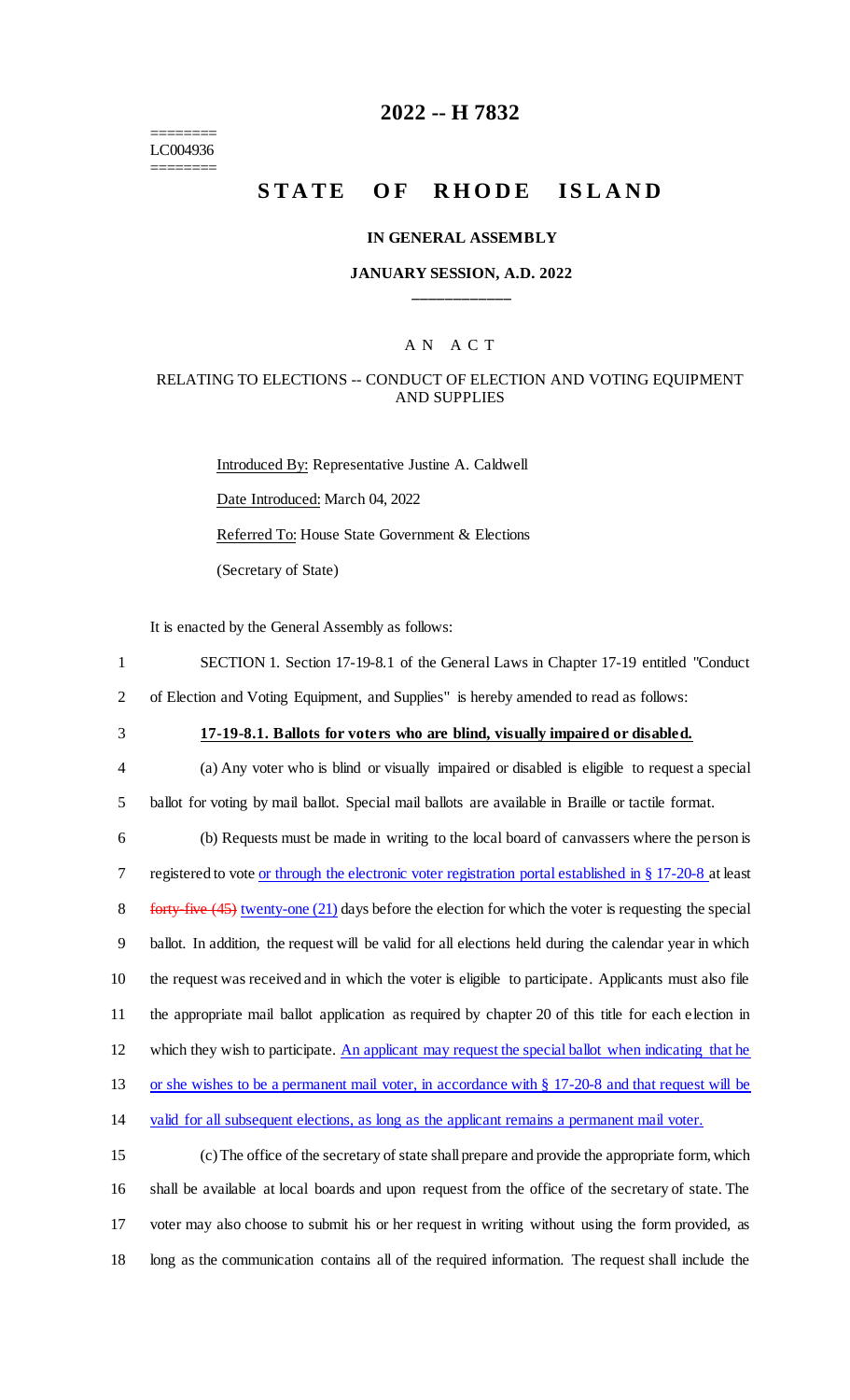following information:

(1) The name and registered address of the voter;

(2) A daytime telephone number;

 (3) An indication of whether this request is for the entire calendar year or only for the next upcoming election;

 (4) The voter's political party affiliation, if the request for a special ballot is also for primaries;

(5) Indicate the special ballot format.

 (d) All requests received by local boards must be processed and forwarded to the office of the secretary of state within twenty-four (24) hours of receipt. The secretary of state shall maintain a list of all persons requesting special Braille or tactile mail ballots and must forward a copy of the list to the state board of elections at least eighteen (18) days before the date of any election.

 (e) The state board may adopt rules and regulations for the procedure for the manual reproduction of voted ballots, when necessary, and the tabulation of Braille and tactile mail ballots.

 (f) The office of the secretary of state shall be responsible for the preparation and distribution of special Braille and tactile mail ballots. Whenever possible, the secretary of state shall prepare the Braille or tactile mail ballot so that the voted ballot can be read by the tabulation equipment, rather than being manually reproduced by election officials onto a machine readable ballot.

 (g) The office of the secretary of state may adopt rules and regulations setting forth the procedure for the preparations and distribution of the Braille and tactile mail ballots.

 (h) The office of the secretary of state shall prepare and publish a guide describing the types of ballots available and the manner in which each ballot can be voted. This guide shall be revised whenever the types of ballots available are updated. This guide shall be available in print, Braille, audio, or other accessible formats.

 (i) The office of the secretary of state shall establish a special Braille and tactile ballot program for voters who are blind or visually impaired. The office of the secretary of state shall expand the special ballot service to other voters with disabilities, as feasible, as determined by the secretary of state, and incorporate other accessible formats as technology and resources allow.

 (j) In accordance with the Help America Vote Act of 2003, the voting system at each polling place shall be accessible for individuals with disabilities, including nonvisual accessibility for the blind and visually impaired, in a manner that provides the same opportunity for access and participation as for other voters.

SECTION 2. Sections 17-20-8 and 17-20-10 of the General Laws in Chapter 17-20 entitled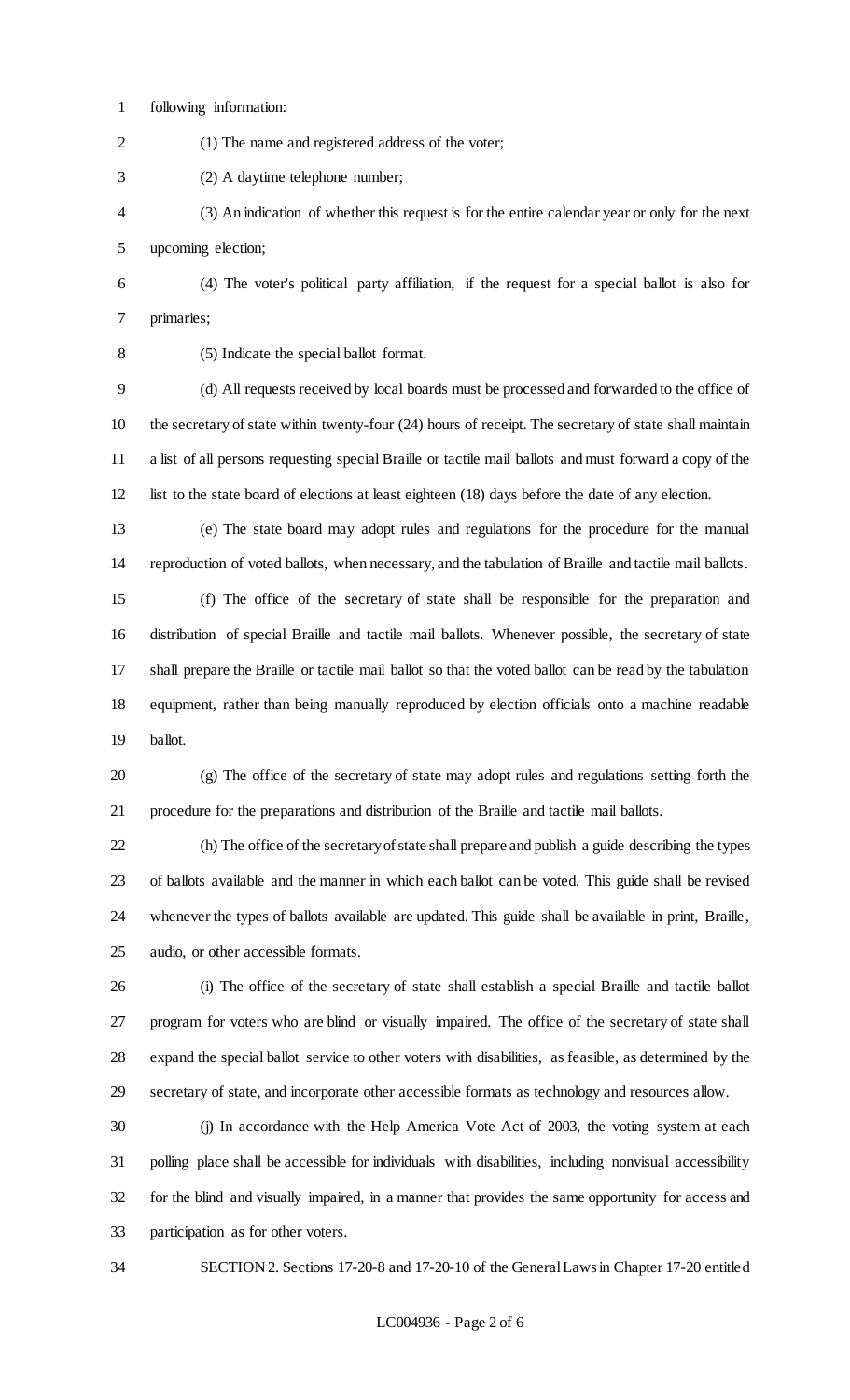- "Mail Ballots" are hereby amended to read as follows:
- **17-20-8. Application for ballot.** (a) Whenever any person is unable to sign his or her name because of physical incapacity or otherwise, that person shall make his or her mark "X". (b) Notwithstanding any other provision of this chapter as to time and manner thereof, it shall be the duty of the applicant to cause the mail ballot application or the emergency mail ballot application, as the case may be, to be processed by the local board so that the applicant may receive 8 the ballot, cast it, and cause delivery thereof to be made to the state board not later than eight o'clock (8:00) p.m. on the date of election. (c) The local board shall maintain a separate list of names and addresses of all applicants 11 and their subscribing witnesses and a copy of the list shall be made available for inspection to any person upon request. (d) Any voter may apply to receive an absentee ballot, in accordance with § 17-20-2.1, in one of the following ways: (1) By indicating that the voter wants to receive a ballot for the next upcoming general election. (2) By indicating that the voter wants to receive a ballot for the next upcoming primary and general elections. (3) By indicating that the voter wants to be a permanent mail voter and receive a ballot for 20 all elections covered under § 17-20-1 in perpetuity, until the voter indicates otherwise by application or through the state's online voter registration portal. (e) The secretary of state shall maintain a list within the central voter register system of all 23 voters who are eligible to remain on the permanent mail voter list, as described in subsection  $(d)(3)$ 24 of this section.  $\left(\frac{d}{dx}\right)(f)$  Any person knowingly and willfully making a false application or certification or knowingly and willfully aiding and abetting in the making of a false application or certification shall be guilty of a felony. **17-20-10. Certification of applications -- Issuance of ballots -- Marking of lists -- Mailing address.** (a) Upon receipt of the application, the local board shall immediately examine it and determine whether it complies with each of the requirements set forth by this chapter and compare the signature on the ballot application with the signature contained on the original registration card, except as may be otherwise provided by law, to satisfy itself that the applicant is a qualified voter. Upon determining that it does meet each requirement of this chapter and that the signature appears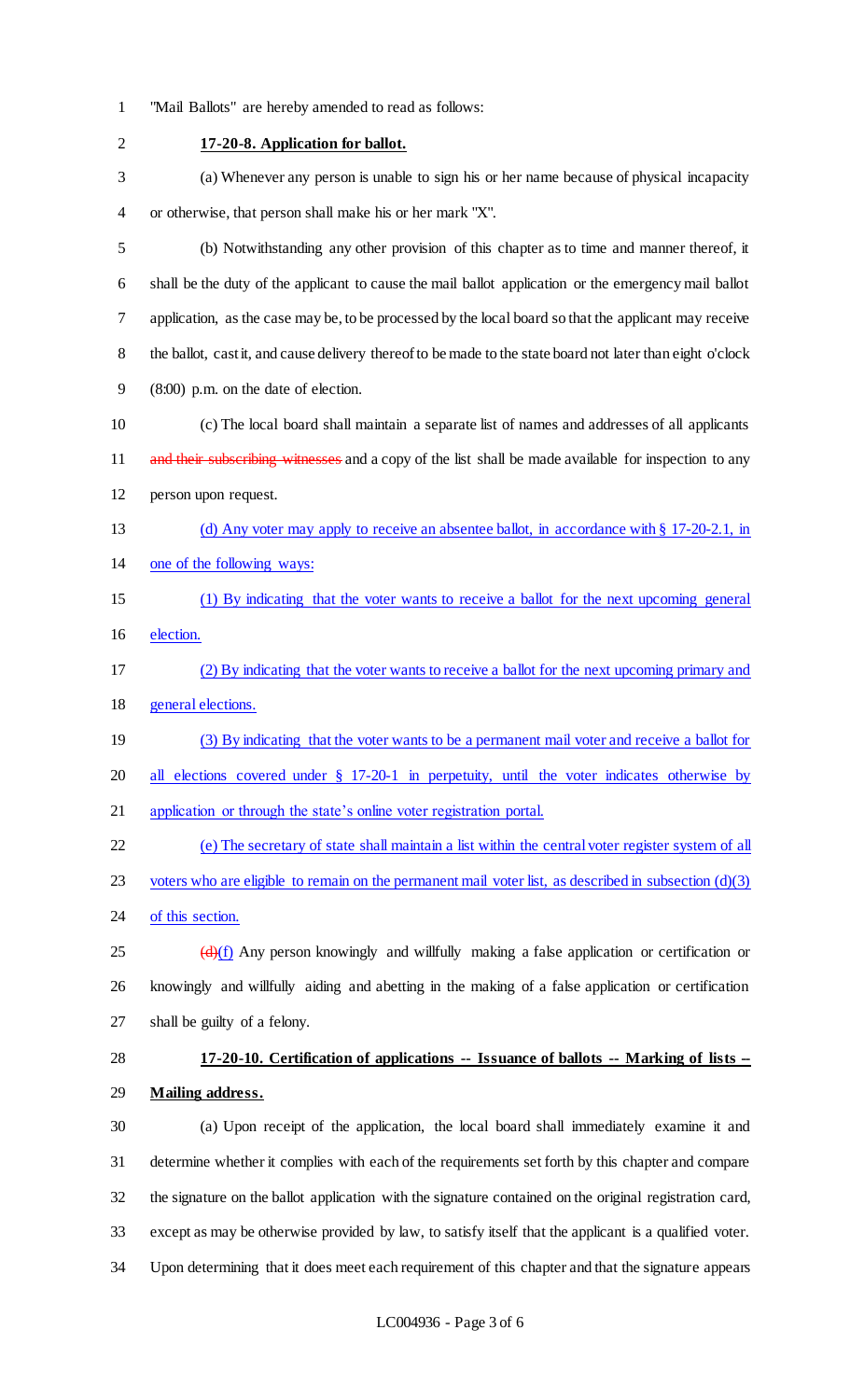to be the same, the local board shall mark the application "accepted" and record in the space provided on the ballot application the senatorial, representative, and voting district in which the applicant should vote.

 (b) The local board shall also record the city or town code and district information in the mailing label section of the mail ballot application. The local board shall also print or type the name of the elector and the complete mailing address in that section. If the local board does not accept the application, the local board shall return the application to the elector, together with a form prescribed by the secretary of state, specifying the reason or reasons for the return of the application.

 (c) Not later than 4:00 p.m. on the eighteenth (18th) day before the day of any election referred to in this chapter or within seven (7) days of receipt by the local board, whichever occurs first, the local board shall certify the applications to the secretary of state through the CVRS system as this procedure is prescribed by the secretary of state. Upon the certification of a mail ballot application to the secretary of state, the local board shall enter on the voting list the fact that a mail ballot application for the voter has been certified and shall cause the delivery of the certified mail ballot applications together with the signed certified listing thereof in sealed packages to the state board of elections.

 (d)(1) Upon the ballots becoming available, but not sooner than thirty (30) days before a 18 primary election, the secretary of state shall immediately issue and mail, by first-class mail, postage 19 prepaid, a mail ballot to each eligible voter who has been certified. With respect to voters who have 20 applied for these mail ballots under the provisions of § 17-20-2(1), the secretary of state shall 21 include with the mail ballots a stamped, return envelope addressed to the board of elections or who appears on the list of permanent mail voters.

 (2) The secretary of state shall include on the mail ballot envelope a numerical or alphabetical code designating the city or town where the voter resides. The secretary of state shall immediately thereafter indicate on the voter's record that the secretary of state has sent mail ballots; provided that this mark shall serve solely to indicate that a mail ballot has been issued and shall not be construed as voting in the election.

 (e) Prior to each election, the secretary of state shall also furnish to the chairperson of the state committee of each political party a list of the names and residence addresses of all persons to whom mail ballots have been issued. The secretary of state shall also furnish to a candidate for political office, upon request, a list of the names and residence addresses of all persons to whom mail ballots have been issued within his or her district.

 (f) If a ballot is returned to the secretary of state by the postal service as undeliverable, the secretary of state shall consult with the appropriate local board to determine the accuracy of the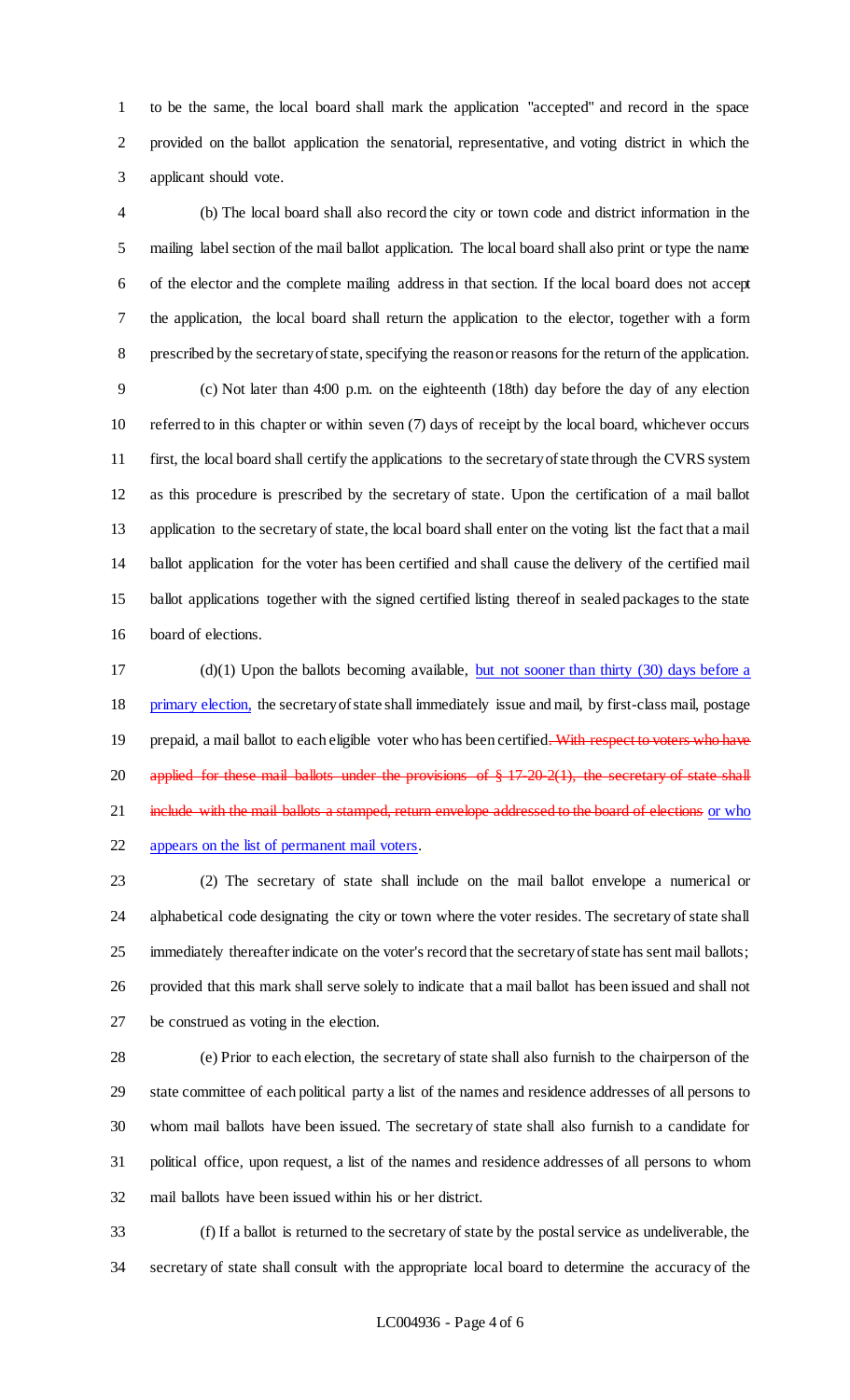mailing address, and the secretary of state shall be required to remail the ballot to the voter using the corrected address provided by the local board. If the local board is unable to provide a different address than that to which the ballot was originally mailed, the ballot shall be reissued by the secretary of state to the board of canvassers in the city or town where the voter resides utilizing the numerical or alphabetical code established in subsection (d) of this section. The board shall then attempt to notify the voter at his or her place of residence that the ballot has been returned as undeliverable. The ballot must be voted and witnessed in accordance with the provisions of this chapter.

 (g) The acceptance of a mail ballot application by the board of canvassers and the issuance of a mail ballot by the secretary of state shall not create any presumption as to the accuracy of the information provided by the applicant or as to the applicant's compliance with the provisions of this chapter. Any inaccuracy in the provided information or irregularity in the application may be raised as a challenge to the ballot before the board of elections at the time of certification. If the challenge raised at that time is meritorious, the ballot shall be voided.

 (h) Within two (2) business days of receipt by the local board, the board shall certify emergency mail ballot applications and shall cause the delivery of the emergency mail ballot applications, and certification sheet in sealed packages to the state board of elections.

SECTION 3. This act shall take effect upon passage.

#### ======== LC004936 ========